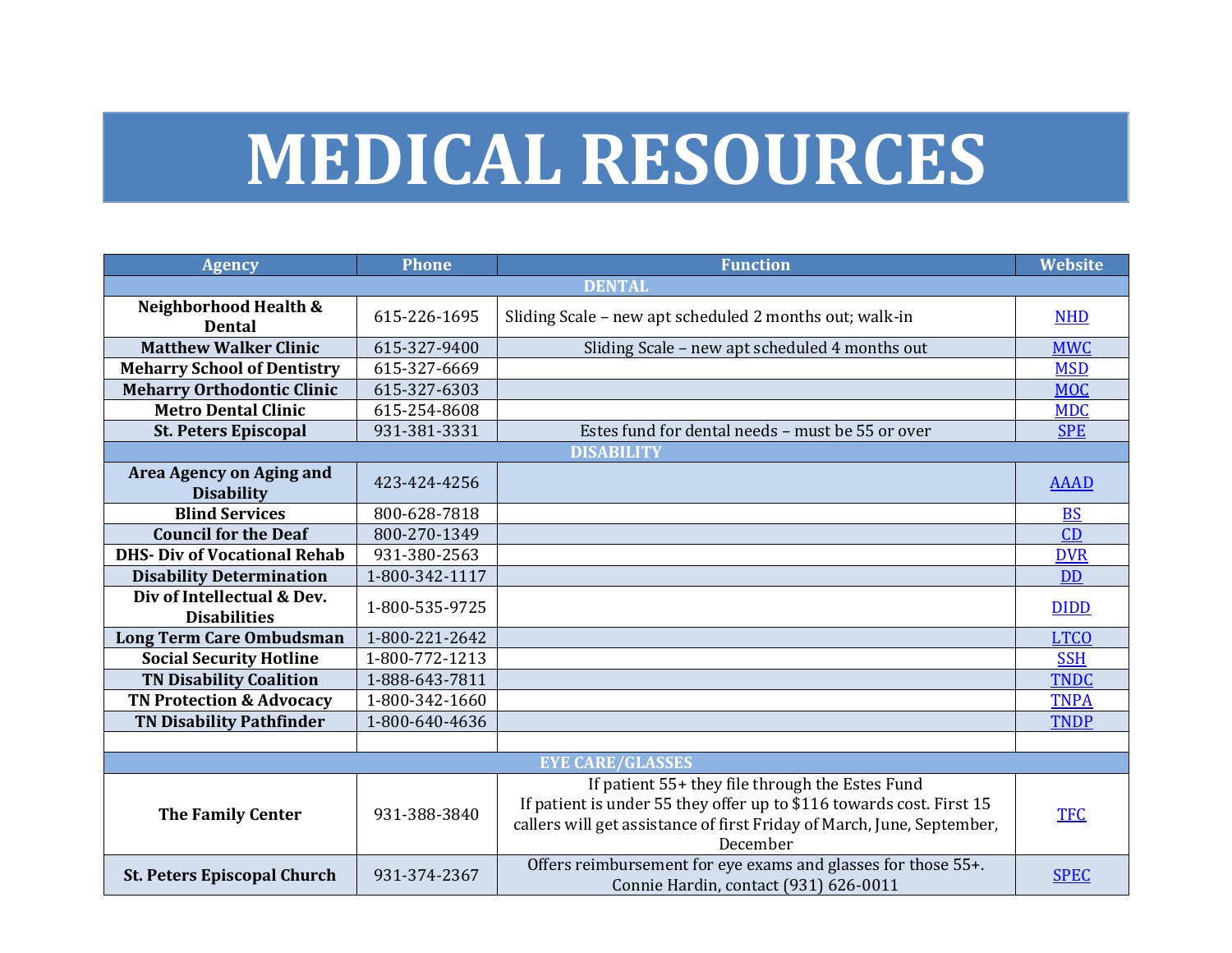| <b>Agency</b>                                      | <b>Phone</b> | <b>Function</b>                                                                                                                                              | <b>Website</b> |  |  |
|----------------------------------------------------|--------------|--------------------------------------------------------------------------------------------------------------------------------------------------------------|----------------|--|--|
| The Columbia Lion's Club                           | 931-374-2367 | Offers assistance for eye exam and glasses to anyone in need<br>through local doctors. Must complete application.                                            | <b>CLC</b>     |  |  |
| <b>HEARING AIDS</b>                                |              |                                                                                                                                                              |                |  |  |
| <b>St. Peters Episcopal Church</b>                 | 931-388-3331 | Offers reimbursement for eye exam & glasses to people who are 55+.<br>Must fill out application. Contact, Connie Hardin (931) 626-0011                       | <b>SPEC</b>    |  |  |
| <b>Sertoma International</b>                       | 816-333-8300 |                                                                                                                                                              | <b>SI</b>      |  |  |
| <b>Alexander Graham Bell</b><br><b>Association</b> | 202-337-5220 |                                                                                                                                                              | <b>AGBA</b>    |  |  |
| <b>Rotary Club</b>                                 | 866-976-8279 |                                                                                                                                                              | <b>RC</b>      |  |  |
| <b>Miracle Ear Children's</b><br><b>Foundation</b> | 800-234-5422 |                                                                                                                                                              | <b>MECF</b>    |  |  |
| <b>Easter Seals</b>                                | 615-292-6640 |                                                                                                                                                              | <b>ES</b>      |  |  |
| <b>Lions Club International</b>                    | 630-571-5466 |                                                                                                                                                              | LCI            |  |  |
| <b>Hear Now</b>                                    | 615-442-8333 |                                                                                                                                                              | <b>HN</b>      |  |  |
| <b>Hear USA</b>                                    | 877-664-9353 | Free exams and hearing aids by local provider: Middle TN Hearing<br>Center                                                                                   | <b>HUSA</b>    |  |  |
| <b>Better Hearing Institute</b>                    | 800-327-9355 | Lists info on available resources                                                                                                                            | <b>BHI</b>     |  |  |
| <b>March of Dimes</b>                              | 615-399-3200 |                                                                                                                                                              | <b>MD</b>      |  |  |
| <b>Kiwanis Club</b>                                | 800-459-2647 |                                                                                                                                                              | <b>KC</b>      |  |  |
| <b>Children's Special Services</b>                 | 931-388-5757 |                                                                                                                                                              | <b>CSS</b>     |  |  |
| <b>MEDICAL CARE</b>                                |              |                                                                                                                                                              |                |  |  |
| <b>Hope Clinic</b>                                 | 931-223-8071 | Provides quality, affordable medical care for uninsured; free service<br>for homeless, and tries to provide 1 month of meds                                  | <b>HC</b>      |  |  |
| <b>Maury County Health Dept</b>                    | 931-388-5757 | Primary Care ages 19-64, children, Chronic Disease Mgmt, Dental<br>Care & immunizations - sliding scale - sees uninsured                                     | <b>MCHD</b>    |  |  |
| <b>Maury Regional Home Health</b>                  | 931-380-4095 |                                                                                                                                                              | <b>MRHH</b>    |  |  |
| Primecare                                          | 931-540-4140 |                                                                                                                                                              | <b>PRIME</b>   |  |  |
| <b>State Health Assistance</b>                     | 931-540-1200 |                                                                                                                                                              | <b>SHA</b>     |  |  |
| <b>Tenncare Consumer Advocacy</b>                  | 800-669-1851 |                                                                                                                                                              | <b>TCA</b>     |  |  |
| <b>Tenncare Hotline</b>                            | 800-669-1851 |                                                                                                                                                              | <b>TH</b>      |  |  |
| <b>Columbia Cares</b>                              | 931-381-0114 | Offers free Hep C/HIV testing. Offers services for HIV + patients:<br>assistance with mortgage, utilities, food, gas cards, education and<br>case management | $CC$           |  |  |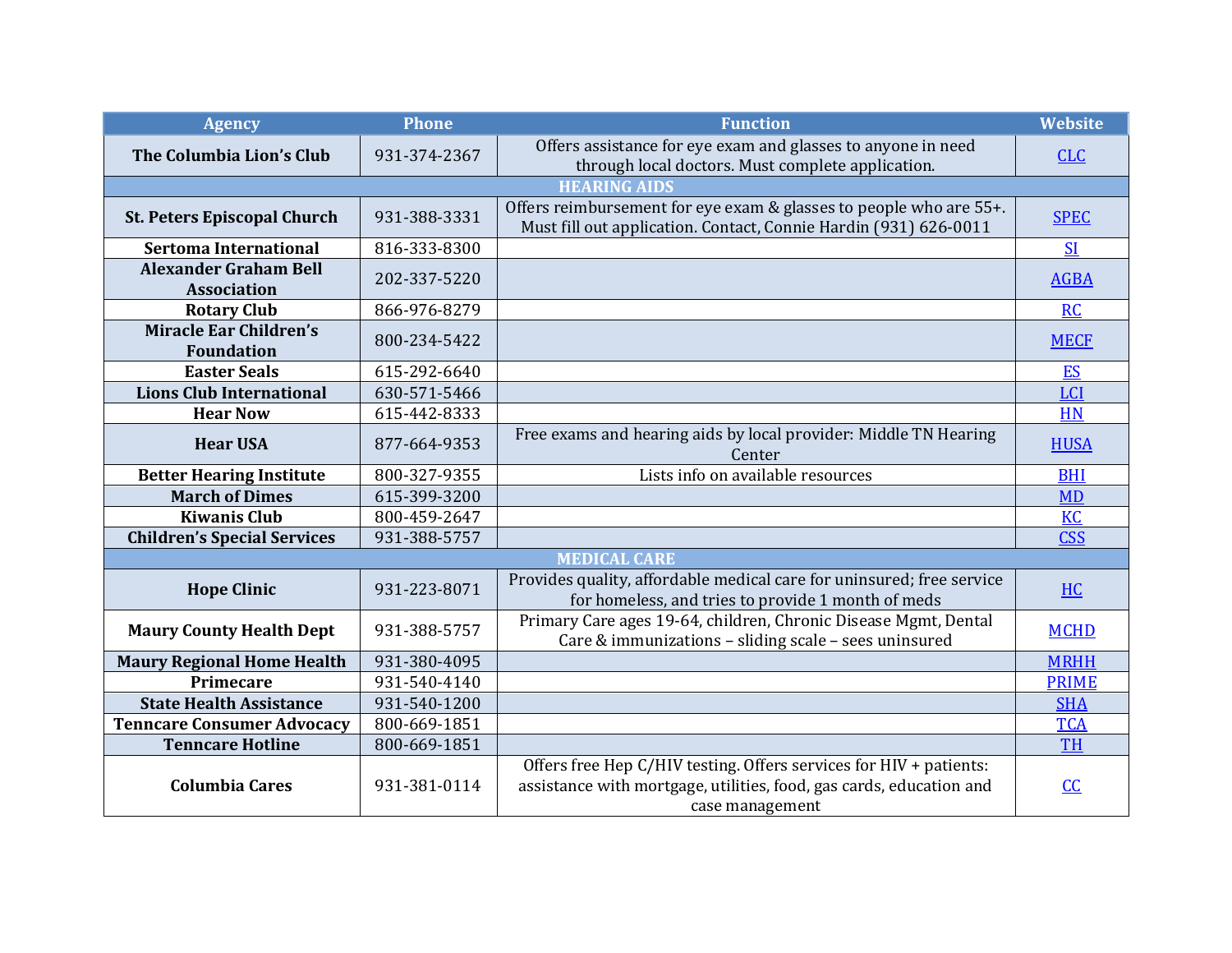| <b>Agency</b>                                             | <b>Phone</b> | <b>Function</b>                                                                                                                | <b>Website</b> |  |  |
|-----------------------------------------------------------|--------------|--------------------------------------------------------------------------------------------------------------------------------|----------------|--|--|
|                                                           |              | <b>PREGNANCY</b>                                                                                                               |                |  |  |
| <b>Maury County Health</b><br><b>Department</b>           | 931-388-5757 | HUGS program and Children's Special Services                                                                                   | <b>MCHD</b>    |  |  |
| <b>Nurses for Newborns</b>                                | 615-313-9989 | Free service for moms w/ rent, monthly power, meds medical needs<br>and glasses - Maury County residents only                  | <b>NN</b>      |  |  |
| <b>Pregnancy Center of Middle TN</b>                      | 931-381-4024 |                                                                                                                                | <b>PCMT</b>    |  |  |
|                                                           |              | <b>PRESCRIPTION HELP</b>                                                                                                       |                |  |  |
| <b>The Family Center</b>                                  | 931-388-3840 | Offers food, showers, clothes, help w/ rent, power bills, meds, and<br>medical needs and glasses - Maury County residents only | <b>TFC</b>     |  |  |
| <b>Johnson &amp; Johnson Patient</b><br><b>Assistance</b> | 800-652-6227 |                                                                                                                                | <b>JJPA</b>    |  |  |
| <b>Medicare Rx</b>                                        | 800-633-4227 |                                                                                                                                | <b>MRX</b>     |  |  |
| <b>Needy Meds</b>                                         | 800-503-6897 |                                                                                                                                | <b>NM</b>      |  |  |
| <b>Walmart Rx Program</b>                                 | 931-388-8193 |                                                                                                                                | <b>WRXP</b>    |  |  |
| <b>Partnership for Prescription</b><br><b>Assistance</b>  | 888-477-2669 |                                                                                                                                | <b>PPA</b>     |  |  |
| <b>Legal Aid Society</b>                                  | 800-234-1443 |                                                                                                                                | LAS            |  |  |
| <b>Maury Regional Healthcare</b><br><b>Foundation</b>     | 931-380-4075 |                                                                                                                                | <b>MRHF</b>    |  |  |
| <b>Rx Outreach</b>                                        | 800-769-3880 |                                                                                                                                | <b>RXO</b>     |  |  |
| <b>Dispensary of Hope</b>                                 | 888-428-4673 |                                                                                                                                | <b>DH</b>      |  |  |
| <b>DYALYSIS</b>                                           |              |                                                                                                                                |                |  |  |
| <b>Fresenius Medical Care</b>                             | 931-380-8452 |                                                                                                                                | <b>FMC</b>     |  |  |
| <b>DENTIST</b>                                            |              |                                                                                                                                |                |  |  |
| <b>Beck, Victor</b>                                       | 931-388-8452 |                                                                                                                                | <b>BD</b>      |  |  |
| Chiles, John                                              | 931-381-2849 |                                                                                                                                | <u>JC</u>      |  |  |
| Cullum, Paul                                              | 931-381-0340 |                                                                                                                                | <b>PC</b>      |  |  |
| Foster, David                                             | 931-388-3384 |                                                                                                                                | <b>DF</b>      |  |  |
| <b>Fredrick, Daniel</b>                                   | 931-381-7591 |                                                                                                                                | <b>DF</b>      |  |  |
| Fredrick, Kathryn                                         | 931-381-7591 |                                                                                                                                | <b>KF</b>      |  |  |
| <b>Gardner, Dennis</b>                                    | 931-486-2949 |                                                                                                                                | <b>DG</b>      |  |  |
| Gillis, M.E.                                              | 931-381-9044 |                                                                                                                                | <b>MEG</b>     |  |  |